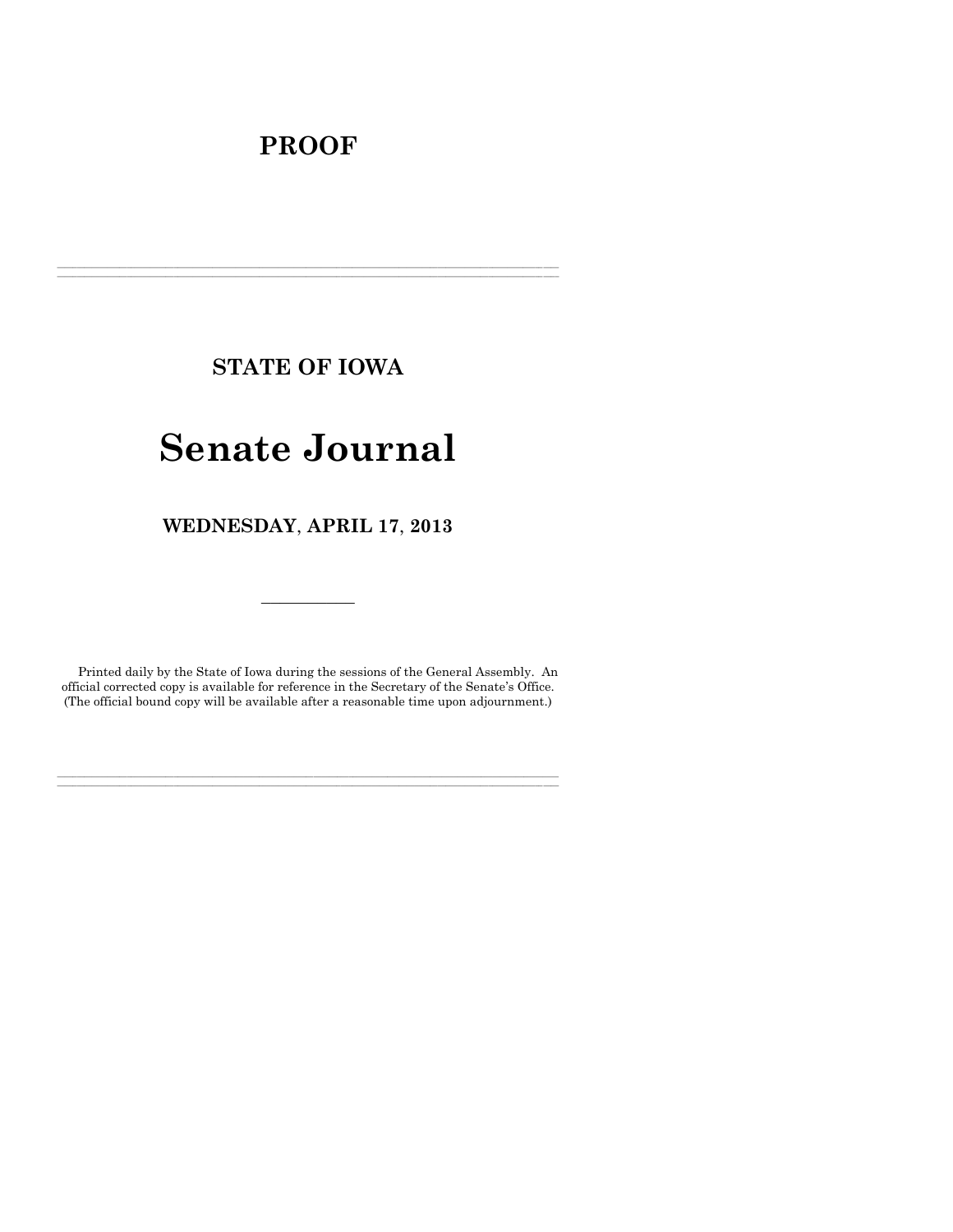# **JOURNAL OF THE SENATE**

 $\frac{1}{2}$ 

NINETY-FOURTH CALENDAR DAY FIFTY-FIFTH SESSION DAY

Senate Chamber Des Moines, Iowa, Wednesday, April 17, 2013

The Senate met in regular session at 9:04 a.m., President Jochum presiding.

Prayer was offered by Pastor Brian Nolder of Christ the Redeemer Church in Pella, Iowa. He was the guest of Senator Sinclair.

#### PLEDGE OF ALLEGIANCE

The Pledge of Allegiance was led by Senate Page Celia Ver Ploeg.

The Journal of Tuesday, April 16, 2013, was approved.

#### SPECIAL GUESTS

Senator Beall introduced to the Senate chamber members of the 133rd Iowa Air National Guard Test Squadron, Lieutenant Colonel Jeff Clemons, unit commander; Master Sergeant Jeff Holloway; Captain Luke Ascherl; and Technical Sergeant Lynn Coter; accompanied by Lieutenant Colonel Kerry Gill from the Joint Forces Headquarters at Camp Dodge.

The Senate rose and expressed its welcome.

#### RECESS

On motion of Senator Gronstal, the Senate recessed at 9:51 a.m. until 4:00 p.m.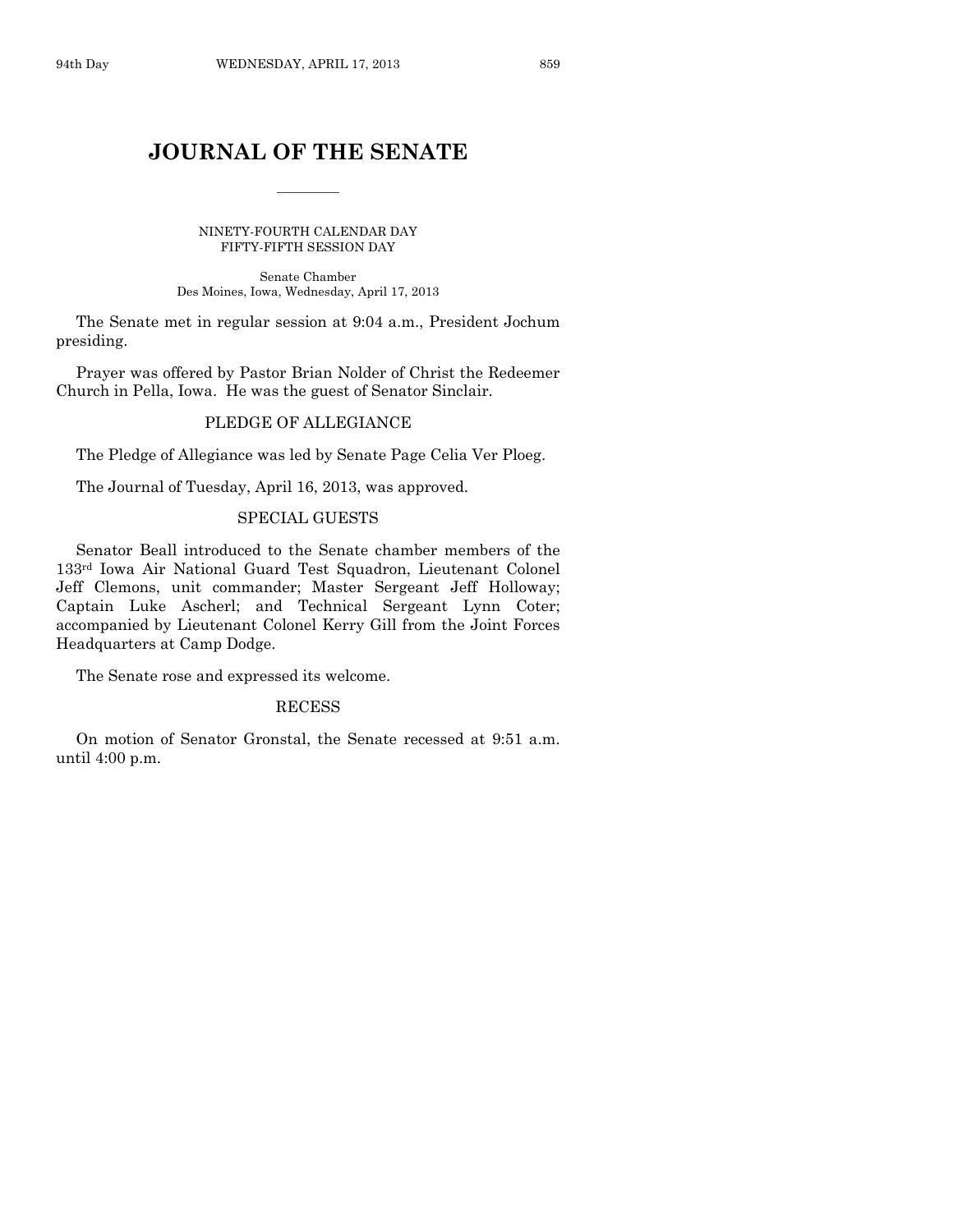#### **APPENDIX—1**

#### CERTIFICATES OF RECOGNITION

The Secretary of the Senate issued the following certificates of recognition:

133rd Air National Guard Test Squadron, Fort Dodge – For playing a critical role in our nation's defense and for earning the prestigious 2012 Air Force Outstanding Unit Award. Senator Beall.

Floyd Foote, Cresco – For celebrating his 100th birthday. Senator Wilhelm.

Travis Konig, Nora Springs – For achieving the rank of Eagle Scout, Troop 22. Senator Wilhelm.

#### REPORTS OF COMMITTEE MEETINGS

#### **APPROPRIATIONS**

**Convened:** Wednesday, April 17, 2013, 3:00 p.m.

**Members Present:** Dvorsky, Chair; Danielson, Vice Chair; Whitver, Ranking Member; Black, Boettger, Bolkcom, Dotzler, Ernst, Guth, Hatch, Mathis, Petersen, Ragan, Rozenboom, Schoenjahn, Segebart, and Smith.

**Members Absent:** Courtney, Hogg, Kapucian, and McCoy (all excused).

**Committee Business:** Discusse[d HF 613.](http://coolice.legis.state.ia.us/Cool-ICE/default.asp?Category=billinfo&Service=Billbook&frame=1&GA=85&hbill=HF613)

**Adjourned:** 3:05 p.m.

**ETHICS**

**Convened:** Wednesday, April 17, 2013, 11:00 a.m.

**Members Present:** Horn, Chair; Dearden, Vice Chair; Greiner, Ranking Member; Behn, Seng, and Whitver.

**Members Absent:** None.

**Committee Business:** Discussion.

**Adjourned:** 11:10 a.m.

**TRANSPORTATION**

**Convened:** Wednesday, April 17, 2013, 1:00 p.m.

**Recessed:** 1:05 p.m.

**Reconvened:** 1:25 p.m.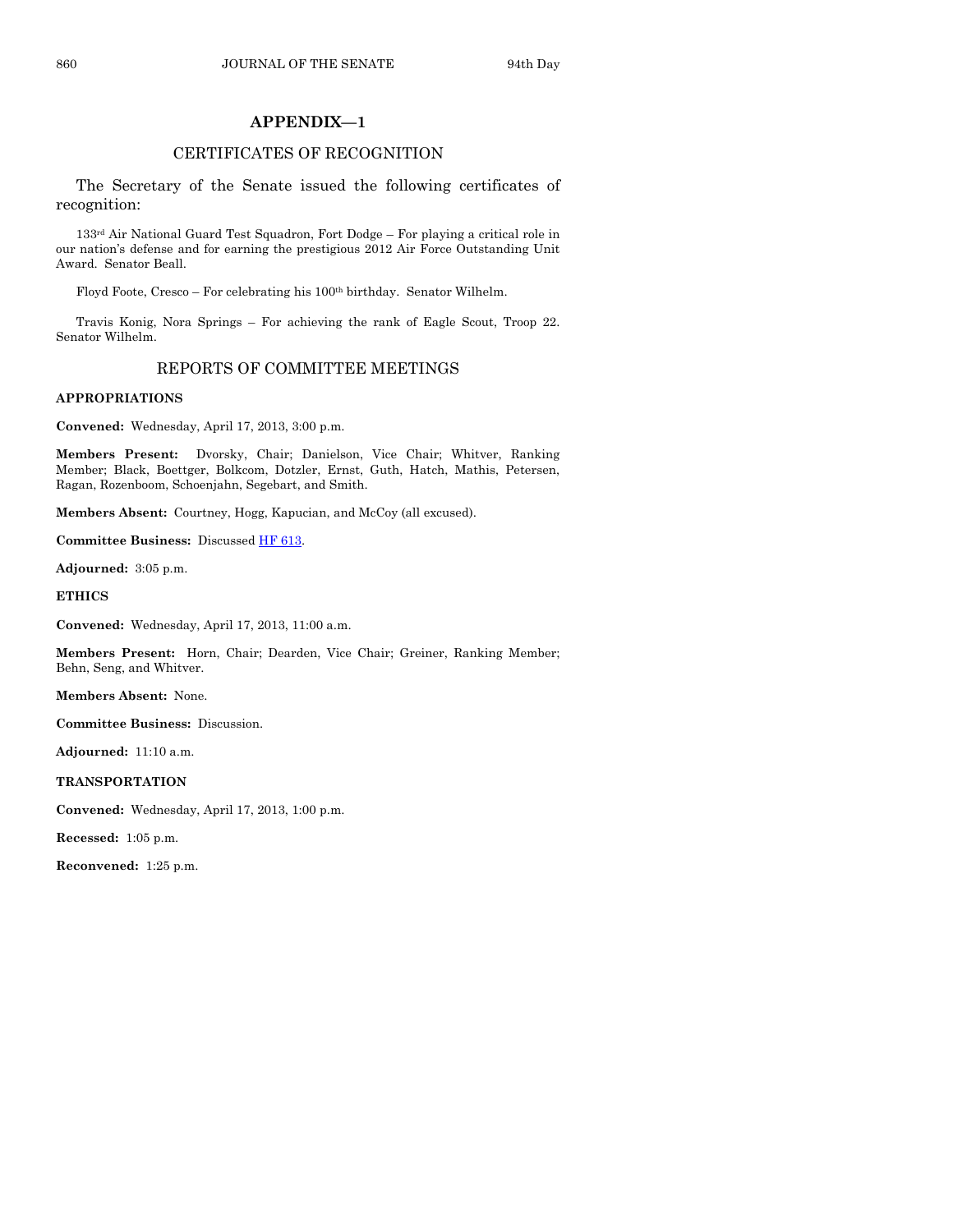**Members Present:** Bowman, Chair; Beall, Vice Chair; Kapucian, Ranking Member; Behn, Brase, Breitbach, Danielson, Dearden, Dvorsky, Feenstra, McCoy, Taylor, and Zumbach.

**Members Absent:** None.

**Committee Business:** Passed [HF 619.](http://coolice.legis.state.ia.us/Cool-ICE/default.asp?Category=billinfo&Service=Billbook&frame=1&GA=85&hbill=HF619)

**Adjourned:** 1:40 p.m.

#### INTRODUCTION OF BILL

**[Senate File 450](http://coolice.legis.state.ia.us/Cool-ICE/default.asp?Category=billinfo&Service=Billbook&frame=1&GA=85&hbill=SF450)**, by committee on Ways and Means, a bill for an act modifying provisions pertaining to delayed deposit services businesses, including provisions relating to fees.

Read first time under Rule 28 and placed on **Ways and Means calendar**.

#### SUBCOMMITTEE ASSIGNMENTS

**[Senate File 448](http://coolice.legis.state.ia.us/Cool-ICE/default.asp?Category=billinfo&Service=Billbook&frame=1&GA=85&hbill=SF448)**

WAYS AND MEANS: Quirmbach, Chair; Dotzler and Feenstra

#### **[House File 627](http://coolice.legis.state.ia.us/Cool-ICE/default.asp?Category=billinfo&Service=Billbook&frame=1&GA=85&hbill=HF627)**

WAYS AND MEANS: Black, Chair; Behn and Seng

#### FINAL COMMITTEE REPORTS OF BILL ACTION

#### **TRANSPORTATION**

**Bill Title:** [HOUSE FILE 619,](http://coolice.legis.state.ia.us/Cool-ICE/default.asp?Category=billinfo&Service=Billbook&frame=1&GA=85&hbill=HF619) a bill for an act relating to the operation of all-terrain vehicles on highways upon registration with the department of transportation, providing a registration fee, and providing penalties.

**Recommendation:** DO PASS.

**Final Vote:** Ayes, 13: Bowman, Beall, Kapucian, Behn, Brase, Breitbach, Danielson, Dearden, Dvorsky, Feenstra, McCoy, Taylor, and Zumbach. Nays, none. Absent, none.

**Fiscal Note:** NOT REQUIRED UNDER JOINT RULE 17.

#### **WAYS AND MEANS**

**Bill Title:** [SENATE FILE 450](http://coolice.legis.state.ia.us/Cool-ICE/default.asp?Category=billinfo&Service=Billbook&frame=1&GA=85&hbill=SF450) [\(SSB 1250\)](http://coolice.legis.state.ia.us/Cool-ICE/default.asp?Category=billinfo&Service=Billbook&frame=1&GA=85&hbill=SSB1250), a bill for an act modifying provisions pertaining to delayed deposit services businesses, including provisions relating to fees.

**Recommendation:** APPROVED COMMITTEE BILL.

**Final Vote:** Ayes, 8: Bolkcom, Seng, Black, Dotzler, Hogg, Jochum, Petersen, and Quirmbach. Nays, 6: Feenstra, Behn, Bertrand, Chapman, Schneider, and Smith. Absent, 1: McCoy.

**Fiscal Note:** NOT REQUIRED UNDER JOINT RULE 17.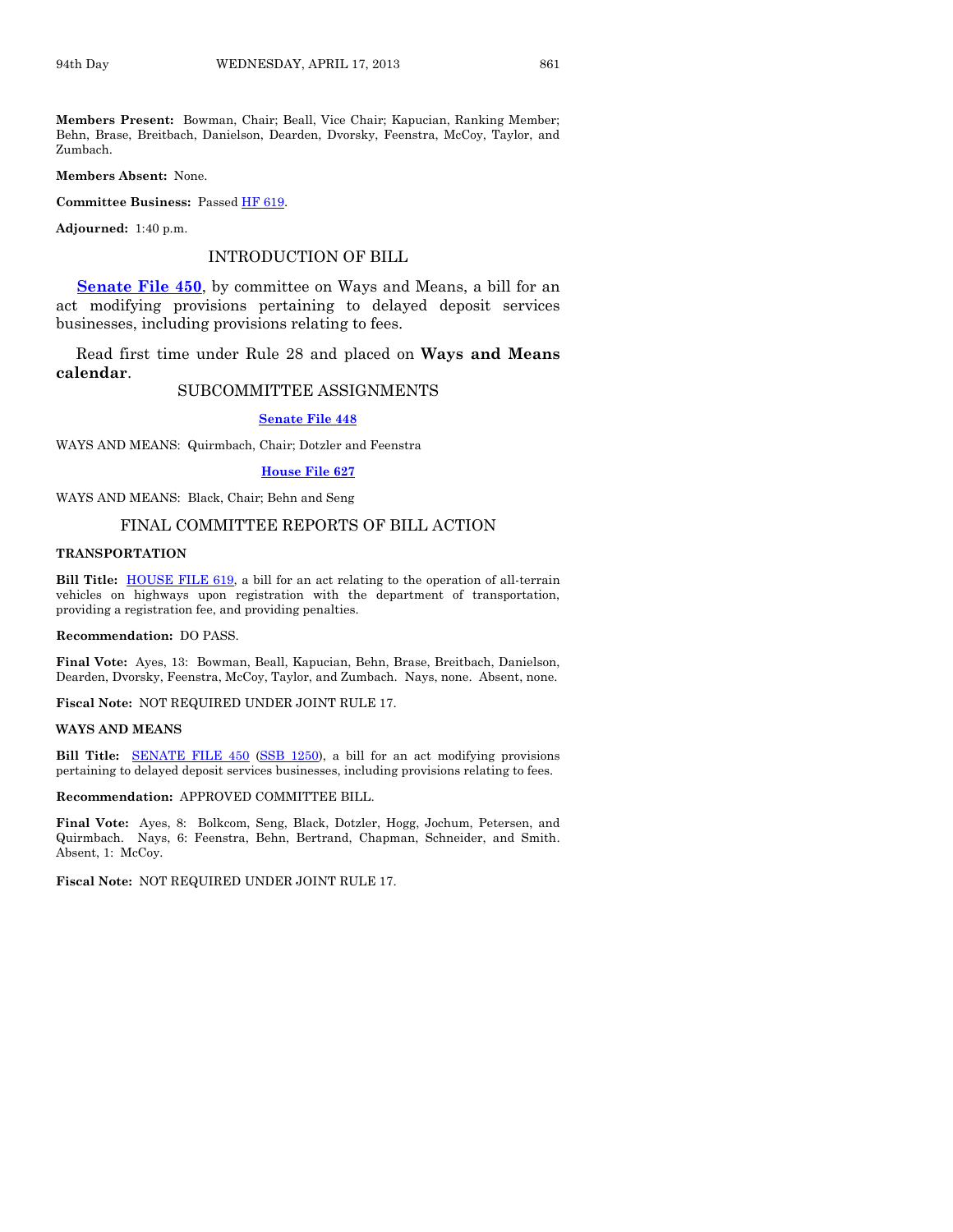#### RECONVENED

#### The Senate reconvened at 4:06 p.m., President Jochum presiding.

LEAVE OF ABSENCE

Leave of absence was granted as follows:

Senator Zaun, until he returns, on request of Senator Chelgren.

#### CONSIDERATION OF BILL (Appropriations Calendar)

Senator Gronstal asked and received unanimous consent to take up for consideration [House File 614.](http://coolice.legis.state.ia.us/Cool-ICE/default.asp?Category=billinfo&Service=Billbook&frame=1&GA=85&hbill=HF614)

#### **[House File 614](http://coolice.legis.state.ia.us/Cool-ICE/default.asp?Category=billinfo&Service=Billbook&frame=1&GA=85&hbill=HF614)**

On motion of Senator Ragan, **[House File 614](http://coolice.legis.state.ia.us/Cool-ICE/default.asp?Category=billinfo&Service=Billbook&frame=1&GA=85&hbill=HF614)**, a bill for an act appropriating federal funds made available from federal block grants and other nonstate sources, allocating portions of federal block grants, and providing procedures if federal funds are more or less than anticipated or if federal block grants are more or less than anticipated and including effective date and retroactive applicability provisions, with report of committee recommending amendment and passage, was taken up for consideration.

Senator Ragan offered amendment  $S-3147$ , filed by the committee on Appropriations on April 15, 2013, to page 13 of the bill, and moved its adoption.

Amendment  $S-3147$  $S-3147$  was adopted by a voice vote.

Senator Ragan moved that the bill be read the last time now and placed upon its passage, which motion prevailed by a voice vote, and the bill was read the last time.

On the question "Shall the bill pass?"  $(H.F. 614)$ , the vote was:

Yeas, 49:

Anderson Danielson Horn Segebart Beall Dearden Houser Seng Behn Dix Jochum Sinclair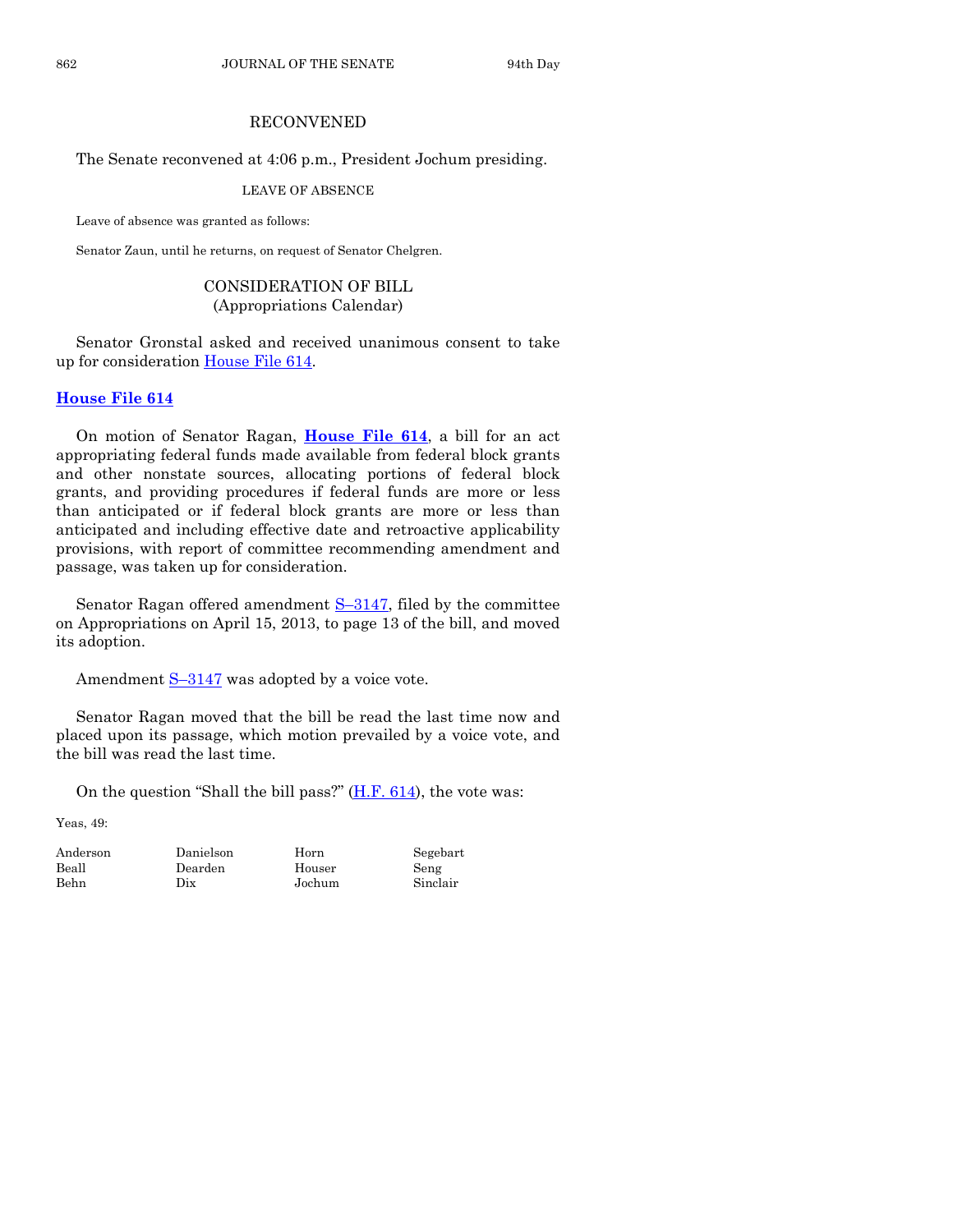| Bertrand       | Dotzler    | Johnson    | Smith    |
|----------------|------------|------------|----------|
| Black          | Dvorsky    | Kapucian   | Sodders  |
| Boettger       | Ernst      | Mathis     | Sorenson |
| <b>Bolkcom</b> | Feenstra   | McCoy      | Taylor   |
| Bowman         | Greiner    | Petersen   | Whitver  |
| Brase          | Gronstal   | Quirmbach  | Wilhelm  |
| Breitbach      | Guth       | Ragan      | Zumbach  |
| Chapman        | $\rm Hart$ | Rozenboom  |          |
| Chelgren       | Hatch      | Schneider  |          |
| Courtney       | Hogg       | Schoenjahn |          |

Nays, none.

Absent, 1:

Zaun

The bill, having received a constitutional majority, was declared to have passed the Senate and the title was agreed to.

#### HOUSE AMENDMENT CONSIDERED

#### **[Senate File 430](http://coolice.legis.state.ia.us/Cool-ICE/default.asp?Category=billinfo&Service=Billbook&frame=1&GA=85&hbill=SF430)**

Senator Dotzler called up for consideration **[Senate File 430](http://coolice.legis.state.ia.us/Cool-ICE/default.asp?Category=billinfo&Service=Billbook&frame=1&GA=85&hbill=SF430)**, a bill for an act relating to appropriations to the department of cultural affairs, the economic development authority, the board of regents and certain board of regents institutions, the department of workforce development, the Iowa finance authority, and the public employment relations board, providing for other properly related matters, and including effective date and retroactive applicability provisions, amended by the House in House amendment **S**–[3161,](http://coolice.legis.state.ia.us/Cool-ICE/default.asp?Category=billinfo&Service=Billbook&frame=1&GA=85&hbill=S3161) filed April 16, 2013.

Senator Dotzler moved that the Senate concur in the House amendment and requested a no vote.

The motion failed by a voice vote and the Senate **refused to concur** in the House amendment.

> CONSIDERATION OF BILLS (Appropriations Calendar)

Senator Gronstal asked and received unanimous consent to take up for consideration [Senate File 447](http://coolice.legis.state.ia.us/Cool-ICE/default.asp?Category=billinfo&Service=Billbook&frame=1&GA=85&hbill=SF447) and [House File 603.](http://coolice.legis.state.ia.us/Cool-ICE/default.asp?Category=billinfo&Service=Billbook&frame=1&GA=85&hbill=HF603)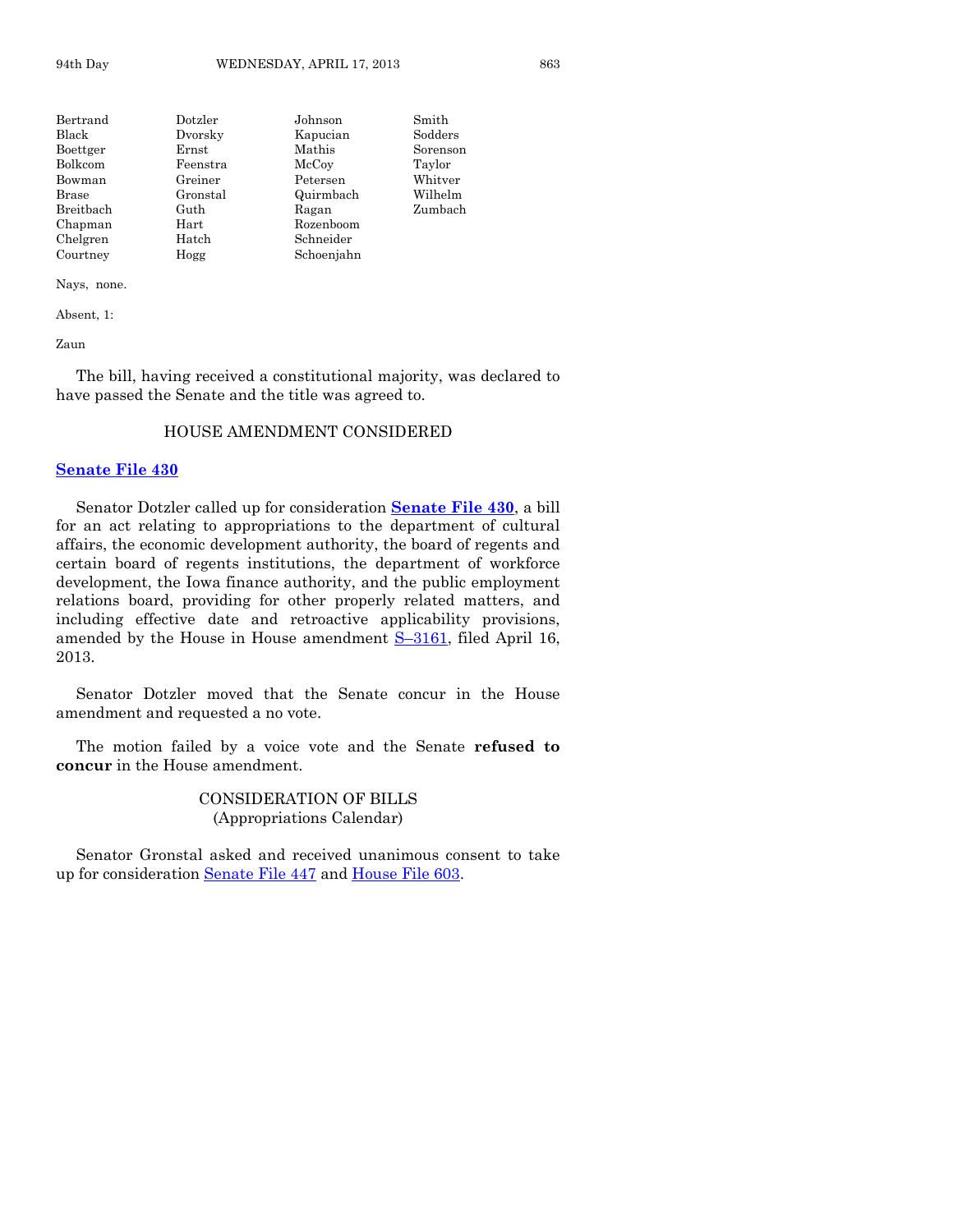#### **[Senate File 447](http://coolice.legis.state.ia.us/Cool-ICE/default.asp?Category=billinfo&Service=Billbook&frame=1&GA=85&hbill=SF447)**

On motion of Senator Courtney, **[Senate File 447](http://coolice.legis.state.ia.us/Cool-ICE/default.asp?Category=billinfo&Service=Billbook&frame=1&GA=85&hbill=SF447)**, a bill for an act relating to appropriations to the justice system and including effective dates, was taken up for consideration.

Senator Hart offered amendment S-[3163,](http://coolice.legis.state.ia.us/Cool-ICE/default.asp?Category=billinfo&Service=Billbook&frame=1&GA=85&hbill=S3163) filed by Senators Hart and Dvorsky from the floor to page 1 of the bill, and moved its adoption.

A record roll call was requested.

On the question "Shall amendment S–[3163](http://coolice.legis.state.ia.us/Cool-ICE/default.asp?Category=billinfo&Service=Billbook&frame=1&GA=85&hbill=S3163) be adopted?" [\(S.F. 447\)](http://coolice.legis.state.ia.us/Cool-ICE/default.asp?Category=billinfo&Service=Billbook&frame=1&GA=85&hbill=SF447), the vote was:

Yeas, 49:

| Anderson     | Danielson | Horn       | Segebart |
|--------------|-----------|------------|----------|
| Beall        | Dearden   | Houser     | Seng     |
| Behn         | Dix       | Jochum     | Sinclair |
| Bertrand     | Dotzler   | Johnson    | Smith    |
| <b>Black</b> | Dvorsky   | Kapucian   | Sodders  |
| Boettger     | Ernst     | Mathis     | Sorenson |
| Bolkcom      | Feenstra  | McCoy      | Taylor   |
| Bowman       | Greiner   | Petersen   | Whitver  |
| <b>Brase</b> | Gronstal  | Quirmbach  | Wilhelm  |
| Breithach    | Guth      | Ragan      | Zumbach  |
| Chapman      | Hart      | Rozenboom  |          |
| Chelgren     | Hatch     | Schneider  |          |
| Courtney     | Hogg      | Schoenjahn |          |

Nays, none.

Absent, 1:

Zaun

Amendment  $S-3163$  $S-3163$  was adopted.

Senate Breitbach offered amendment S–[3162,](http://coolice.legis.state.ia.us/Cool-ICE/default.asp?Category=billinfo&Service=Billbook&frame=1&GA=85&hbill=S3162) filed by him from the floor to pages 3 and 4 of the bill, and moved its adoption.

A record roll call was requested.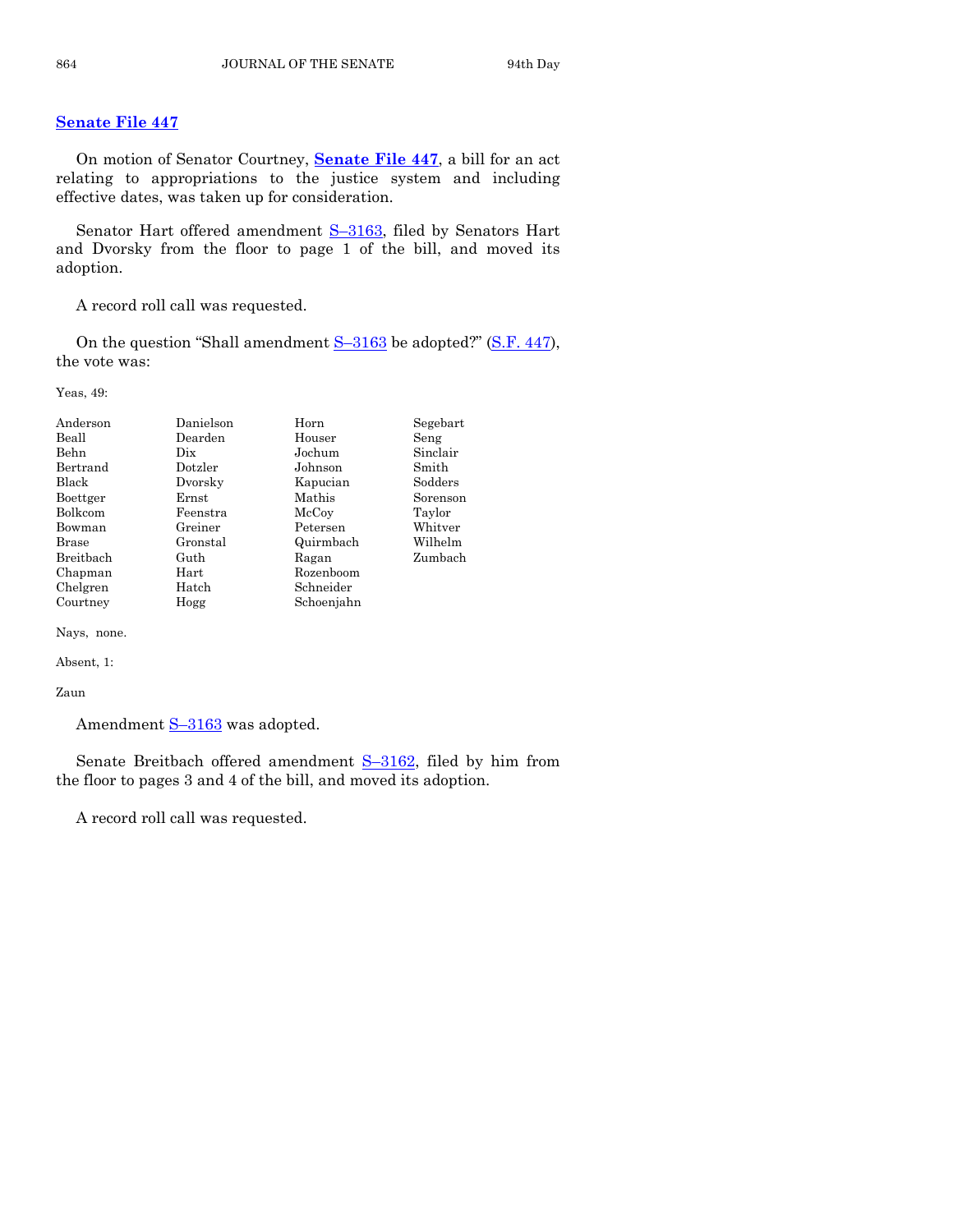On the question "Shall amendment  $S-3162$  $S-3162$  be adopted?" [\(S.F. 447\)](http://coolice.legis.state.ia.us/Cool-ICE/default.asp?Category=billinfo&Service=Billbook&frame=1&GA=85&hbill=SF447), the vote was:

Yeas, 23:

| Anderson         | Chelgren | Houser    | Sinclair   |
|------------------|----------|-----------|------------|
| <b>Behn</b>      | Dix.     | Johnson   | Smith      |
| Bertrand         | Ernst    | Kapucian  | Sorenson   |
| Boettger         | Feenstra | Rozenboom | Whitver    |
| <b>Breithach</b> | Greiner  | Schneider | Zumbach    |
| Chapman          | Guth     | Segebart  |            |
| Nays, 26:        |          |           |            |
| Beall            | Dearden  | Horn      | Schoenjahn |
| Black            | Dotzler  | Jochum    | Seng       |
| Bolkcom          | Dvorsky  | Mathis    | Sodders    |
| Bowman           | Gronstal | McCoy     | Taylor     |
| <b>Brase</b>     | Hart     | Petersen  | Wilhelm    |
| Courtney         | Hatch    | Quirmbach |            |
| Danielson        | Hogg     | Ragan     |            |

Absent, 1:

Zaun

Amendment S-[3162](http://coolice.legis.state.ia.us/Cool-ICE/default.asp?Category=billinfo&Service=Billbook&frame=1&GA=85&hbill=S3162) lost.

Senator Courtney offered amendment S–[3164,](http://coolice.legis.state.ia.us/Cool-ICE/default.asp?Category=billinfo&Service=Billbook&frame=1&GA=85&hbill=S3164) filed by him from the floor to pages 17, 20, 21, and 23 of the bill, and moved its adoption.

A record roll call was requested.

On the question "Shall amendment  $S-3164$  $S-3164$  be adopted?" [\(S.F. 447\)](http://coolice.legis.state.ia.us/Cool-ICE/default.asp?Category=billinfo&Service=Billbook&frame=1&GA=85&hbill=SF447), the vote was:

Yeas, 49:

| Danielson | Horn      | Segebart |
|-----------|-----------|----------|
| Dearden   | Houser    | Seng     |
| Dix       | Jochum    | Sinclair |
| Dotzler   | Johnson   | Smith    |
| Dvorsky   | Kapucian  | Sodders  |
| Ernst     | Mathis    | Sorenson |
| Feenstra  | McCoy     | Taylor   |
| Greiner   | Petersen  | Whitver  |
| Gronstal  | Quirmbach | Wilhelm  |
| Guth      | Ragan     | Zumbach  |
|           |           |          |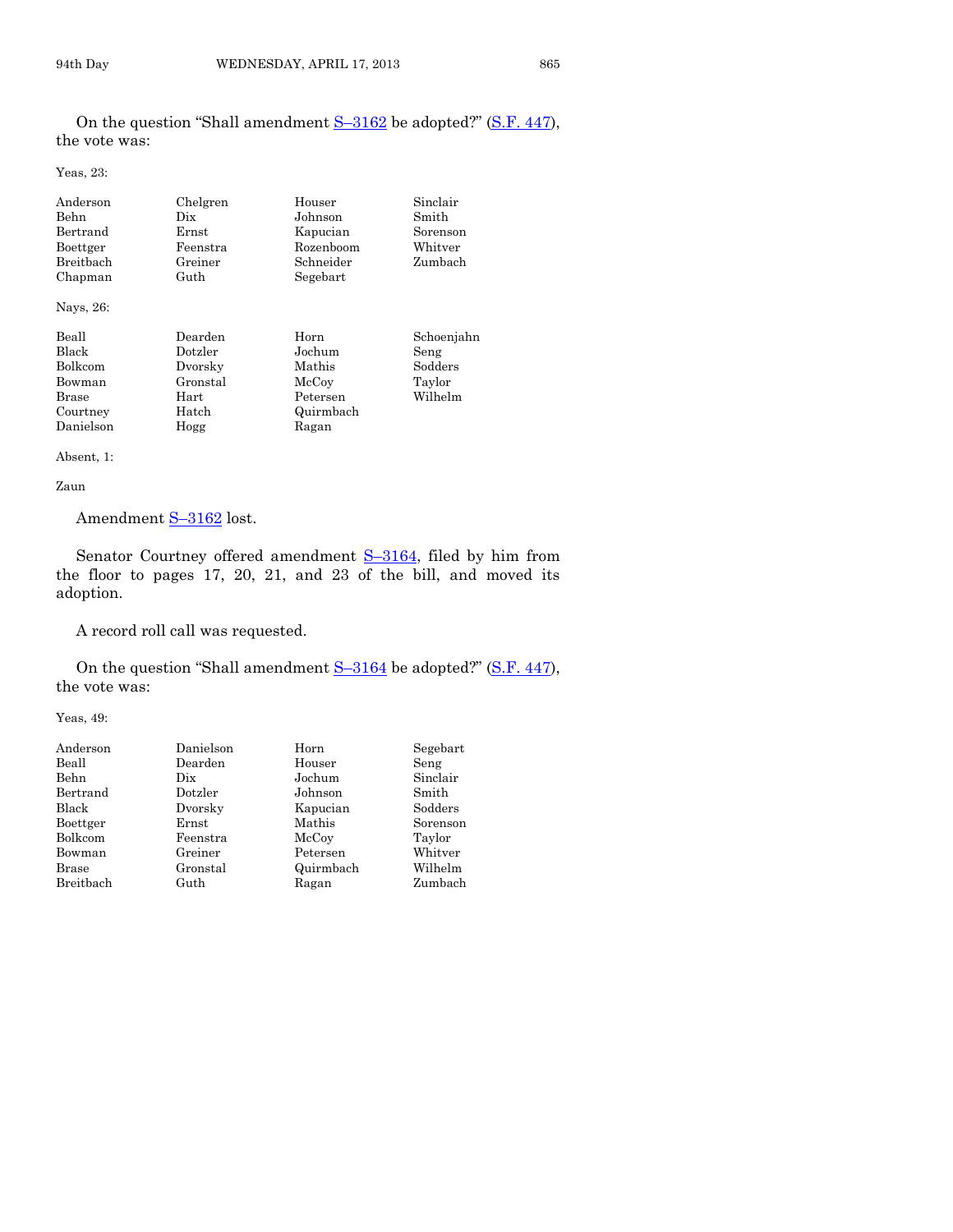866 JOURNAL OF THE SENATE 94th Day

| Chapman  | Hart  | Rozenboom  |
|----------|-------|------------|
| Chelgren | Hatch | Schneider  |
| Courtney | Hogg  | Schoenjahn |

Nays, none.

Absent, 1:

Zaun

Amendment S-[3164](http://coolice.legis.state.ia.us/Cool-ICE/default.asp?Category=billinfo&Service=Billbook&frame=1&GA=85&hbill=S3164) was adopted.

Senator Courtney moved that the bill be read the last time now and placed upon its passage, which motion prevailed by a voice vote, and the bill was read the last time.

On the question "Shall the bill pass?" [\(S.F. 447\)](http://coolice.legis.state.ia.us/Cool-ICE/default.asp?Category=billinfo&Service=Billbook&frame=1&GA=85&hbill=SF447), the vote was:

Yeas, 26:

| Beall<br><b>Black</b><br>Bolkcom<br>Bowman<br>Brase<br>Courtney<br>Danielson<br>Nays, 23: | Dearden<br>Dotzler<br>Dvorsky<br>Gronstal<br>Hart<br>Hatch<br>Hogg | Horn<br>Jochum<br>Mathis<br>McCoy<br>Petersen<br>Quirmbach<br>Ragan | Schoenjahn<br>Seng<br>Sodders<br>Taylor<br>Wilhelm  |
|-------------------------------------------------------------------------------------------|--------------------------------------------------------------------|---------------------------------------------------------------------|-----------------------------------------------------|
| Anderson<br><b>Behn</b><br>Bertrand<br>Boettger<br>Breitbach<br>Chapman                   | Chelgren<br>Dix<br>Ernst<br>Feenstra<br>Greiner<br>Guth            | Houser<br>Johnson<br>Kapucian<br>Rozenboom<br>Schneider<br>Segebart | Sinclair<br>Smith<br>Sorenson<br>Whitver<br>Zumbach |

Absent, 1:

Zaun

The bill, having received a constitutional majority, was declared to have passed the Senate and the title was agreed to.

#### IMMEDIATELY MESSAGED

Senator Gronstal asked and received unanimous consent that **Senate Files 430** and **447** and **[House File 614](http://coolice.legis.state.ia.us/Cool-ICE/default.asp?Category=billinfo&Service=Billbook&frame=1&GA=85&hbill=HF614)** be **immediately messaged** to the House.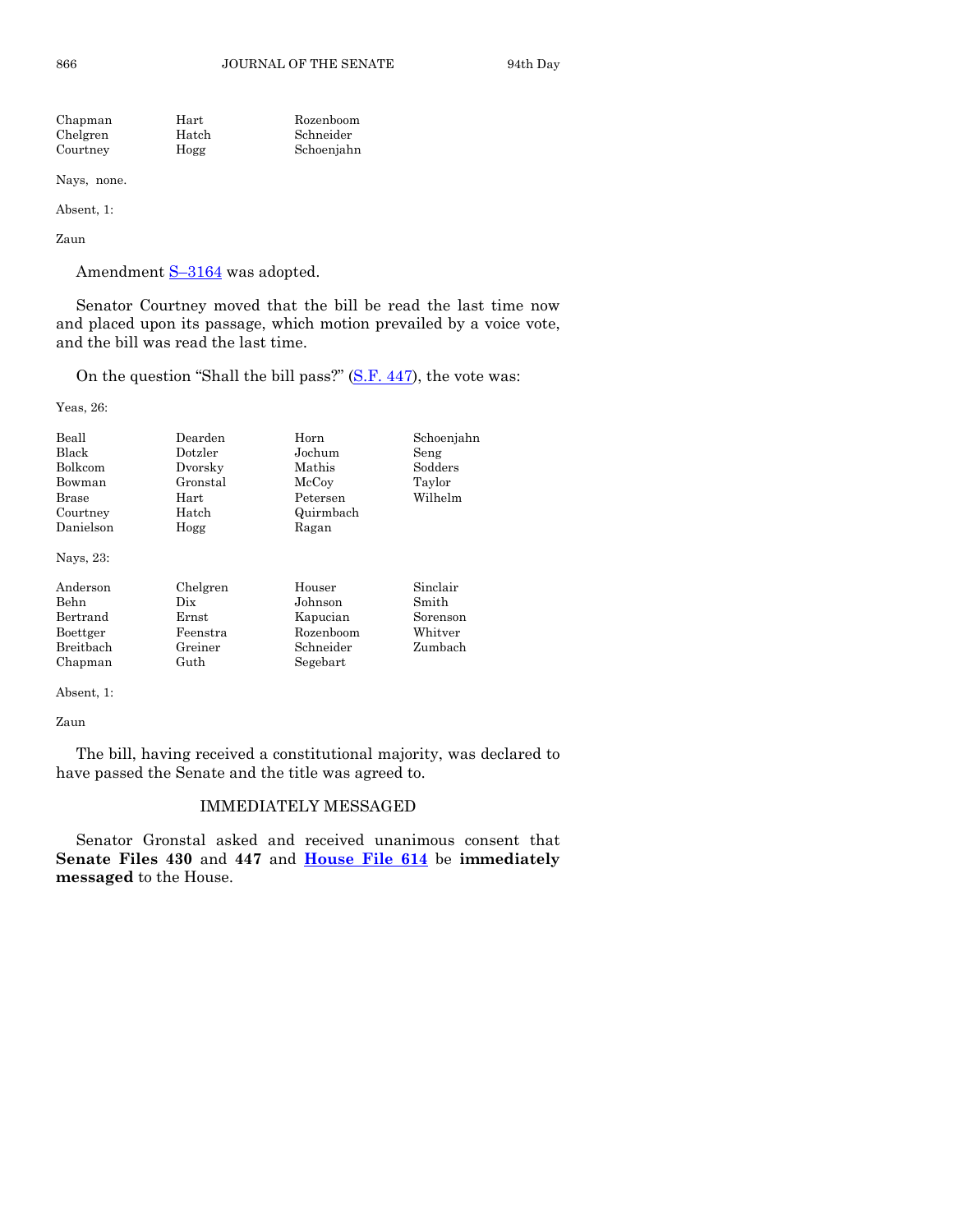#### **[House File 603](http://coolice.legis.state.ia.us/Cool-ICE/default.asp?Category=billinfo&Service=Billbook&frame=1&GA=85&hbill=HF603)**

On motion of Senator Mathis, **[House File 603](http://coolice.legis.state.ia.us/Cool-ICE/default.asp?Category=billinfo&Service=Billbook&frame=1&GA=85&hbill=HF603)**, a bill for an act relating to and making appropriations to certain state departments, agencies, funds, and certain other entities, providing for regulatory authority, and other properly related matters, with report of committee recommending amendment and passage, was taken up for consideration.

Senator Mathis offered amendment  $S-3148$ , filed by the committee on Appropriations on April 15, 2013, striking and replacing everything after the enacting clause of the bill.

Senator Danielson offered amendment S-[3159,](http://coolice.legis.state.ia.us/Cool-ICE/default.asp?Category=billinfo&Service=Billbook&frame=1&GA=85&hbill=S3159) filed by him on April 16, 2013, to pages 10 and 17 of amendment S-[3148,](http://coolice.legis.state.ia.us/Cool-ICE/default.asp?Category=billinfo&Service=Billbook&frame=1&GA=85&hbill=S3148) and moved its adoption.

Amendment  $S-3159$  $S-3159$  to amendment  $S-3148$  $S-3148$  was adopted by a voice vote.

Senator Johnson offered amendment S-[3165,](http://coolice.legis.state.ia.us/Cool-ICE/default.asp?Category=billinfo&Service=Billbook&frame=1&GA=85&hbill=S3165) filed by him from the floor to page 11 of amendment  $S-3148$ , and moved its adoption.

A record roll call was requested.

On the question "Shall amendment  $S-3165$  $S-3165$  to amendment  $S-3148$  $S-3148$ be adopted?"  $(H.F. 603)$ , the vote was:

Yeas, 24:

| Anderson                | Chelgren | Houser    | Segebart |
|-------------------------|----------|-----------|----------|
| Behn                    | Dix      | Johnson   | Sinclair |
| Bertrand                | Ernst    | Kapucian  | Smith    |
| Boettger                | Feenstra | McCoy     | Sorenson |
| Breitbach               | Greiner  | Rozenboom | Whitver  |
| Chapman                 | Guth     | Schneider | Zumbach  |
| $N$ <sub>aye</sub> $95$ |          |           |          |

Nays, 25:

| Beall   |  |
|---------|--|
| Black   |  |
| Bolkcom |  |
| Bowman  |  |

Dearden Horn Seng Gronstal Petersen

Black Dotzler Jochum Sodders Bolkcom Dvorsky Mathis Taylor<br>Gronstal Petersen Wilhelm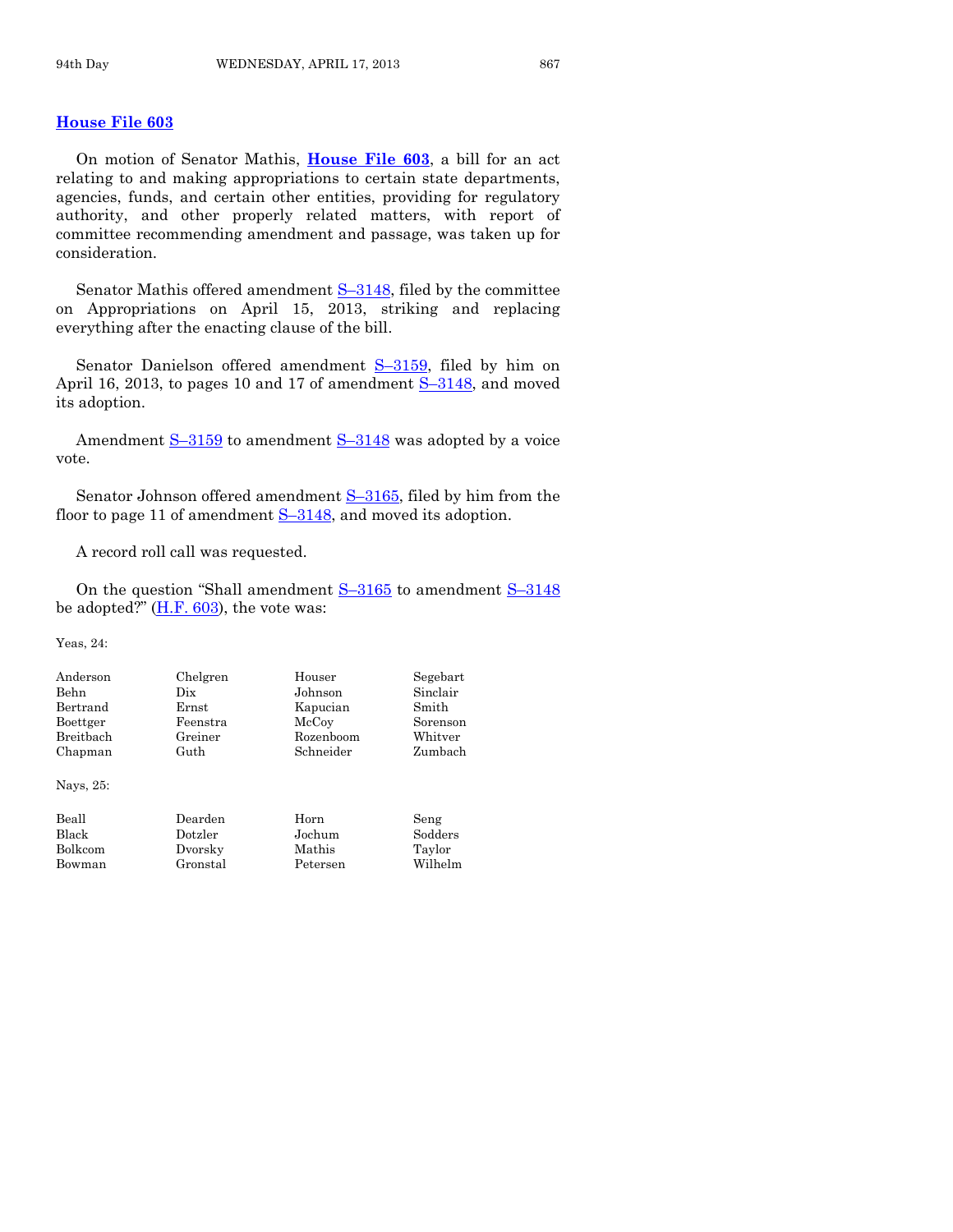| Hart  | Quirmbach  |
|-------|------------|
| Hatch | Ragan      |
| Hogg  | Schoenjahn |
|       |            |

Absent, 1:

Zaun

Amendment S-[3165](http://coolice.legis.state.ia.us/Cool-ICE/default.asp?Category=billinfo&Service=Billbook&frame=1&GA=85&hbill=S3165) to amendment S-[3148](http://coolice.legis.state.ia.us/Cool-ICE/default.asp?Category=billinfo&Service=Billbook&frame=1&GA=85&hbill=S3148) lost.

Senator Mathis offered amendment S-[3158,](http://coolice.legis.state.ia.us/Cool-ICE/default.asp?Category=billinfo&Service=Billbook&frame=1&GA=85&hbill=S3158) filed by her on April 16, 2013, to page 17 of amendment  $S-3148$ , and moved its adoption.

Amendment  $S-3158$  $S-3158$  to amendment  $S-3148$  $S-3148$  was adopted by a voice vote.

Senator Mathis moved the adoption of amendment  $S-3148$ , as amended.

Amendment S-[3148,](http://coolice.legis.state.ia.us/Cool-ICE/default.asp?Category=billinfo&Service=Billbook&frame=1&GA=85&hbill=S3148) as amended, was adopted by a voice vote.

Senator Mathis moved that the bill be read the last time now and placed upon its passage, which motion prevailed by a voice vote, and the bill was read the last time.

On the question "Shall the bill pass?" [\(H.F. 603\)](http://coolice.legis.state.ia.us/Cool-ICE/default.asp?Category=billinfo&Service=Billbook&frame=1&GA=85&hbill=HF603), the vote was:

Yeas, 26:

| Beall        | Dearden     | Horn      | Schoenjahn |
|--------------|-------------|-----------|------------|
| Black        | Dotzler     | Jochum    | Seng       |
| Bolkcom      | Dvorsky     | Mathis    | Sodders    |
| Bowman       | Gronstal    | McCoy     | Taylor     |
| <b>Brase</b> | Hart        | Petersen  | Wilhelm    |
| Courtney     | Hatch       | Quirmbach |            |
| Danielson    | Hogg        | Ragan     |            |
| Nays, 23:    |             |           |            |
| Anderson     | Chelgren    | Houser    | Sinclair   |
| Behn         | Dix         | Johnson   | Smith      |
| Bertrand     | $\rm Ernst$ | Kapucian  | Sorenson   |
| Boettger     | Feenstra    | Rozenboom | Whitver    |
| Breitbach    | Greiner     | Schneider | Zumbach    |
| Chapman      | Guth        | Segebart  |            |

Absent, 1:

Zaun

The bill, having received a constitutional majority, was declared to have passed the Senate and the title was agreed to.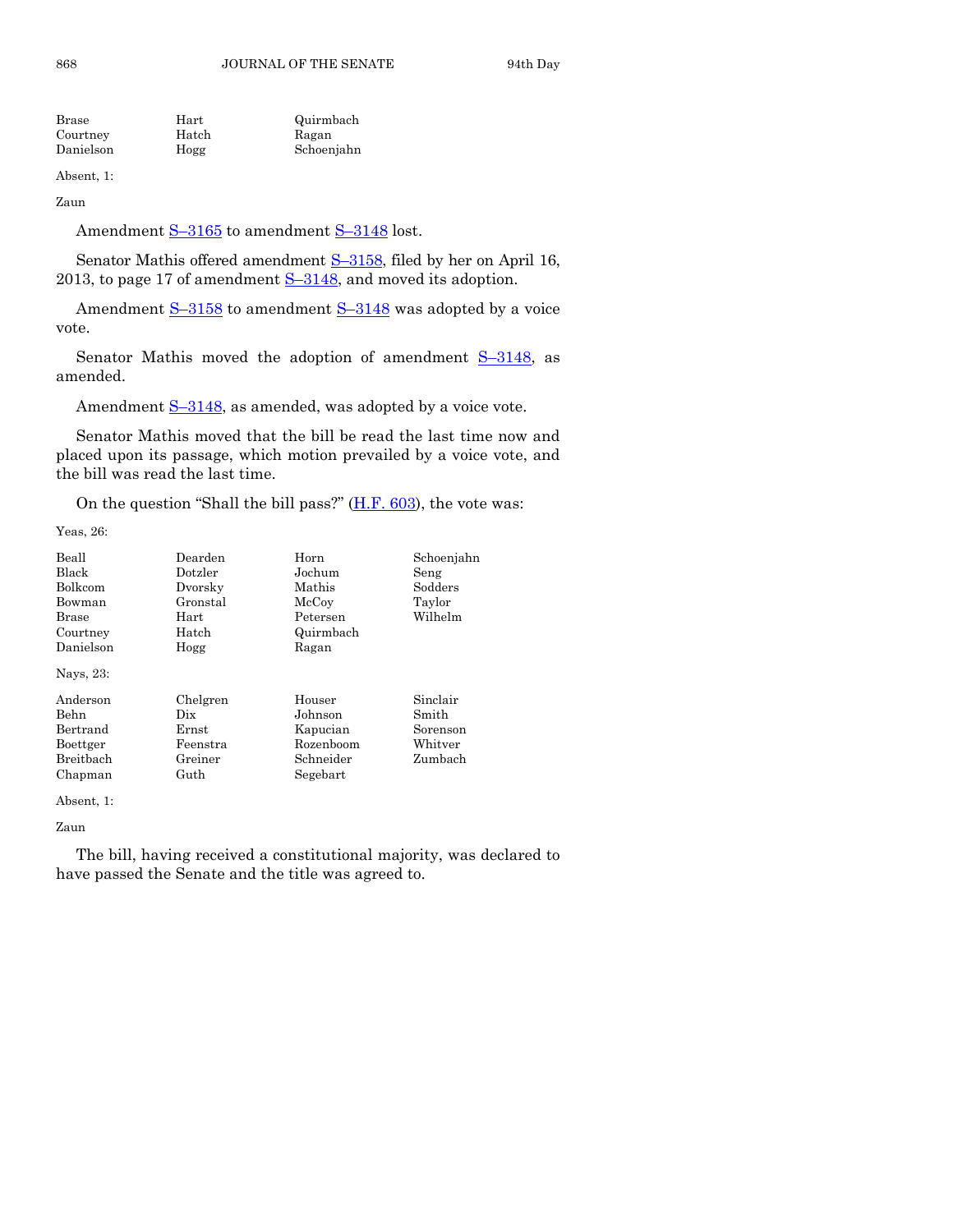#### IMMEDIATELY MESSAGED

Senator Gronstal asked and received unanimous consent that **[House File 603](http://coolice.legis.state.ia.us/Cool-ICE/default.asp?Category=billinfo&Service=Billbook&frame=1&GA=85&hbill=HF603)** be **immediately messaged** to the House.

The Senate stood at ease at 5:28 p.m. until the fall of the gavel.

The Senate resumed session at 5:50 p.m., President Jochum presiding.

#### HOUSE MESSAGES RECEIVED AND CONSIDERED

The following messages were received from the Chief Clerk of the House:

MADAM PRESIDENT: I am directed to inform your honorable body that the House has on April 17, 2013, **passed** the following bill in which the concurrence of the House was asked:

**[Senate File 115](http://coolice.legis.state.ia.us/Cool-ICE/default.asp?Category=billinfo&Service=Billbook&frame=1&GA=85&hbill=SF115)**, a bill for an act relating to intermediate driver's licenses and special minor's licenses, making a penalty applicable, and including effective date provisions.

ALSO: That the House has on April 17, 2013, **concurred** in the Senate amendment and **passed** the following bill in which the concurrence of the House was asked:

**[House File 211](http://coolice.legis.state.ia.us/Cool-ICE/default.asp?Category=billinfo&Service=Billbook&frame=1&GA=85&hbill=HF211)**, a bill for an act requiring in-state construction contracts and disputes thereof to be governed by Iowa law and including effective date provisions.

ALSO: That the House has on April 17, 2013, **refused to concur** in the Senate amendment to the following bill in which the concurrence of the House was asked:

**[House File 357](http://coolice.legis.state.ia.us/Cool-ICE/default.asp?Category=billinfo&Service=Billbook&frame=1&GA=85&hbill=HF357)**, a bill for an act relating to the nomination and appointment of district judges.

ALSO: That the House has on April 17, 2013, **insisted** on its amendment to **[Senate File 430](http://coolice.legis.state.ia.us/Cool-ICE/default.asp?Category=billinfo&Service=Billbook&frame=1&GA=85&hbill=SF430)**, a bill for an act relating to appropriations to the department of cultural affairs, the economic development authority, the board of regents and certain board of regents institutions, the department of workforce development, the Iowa finance authority, and the public employment relations board, providing for other properly related matters, and including effective date and retroactive applicability provisions, and the conference committee members on the part of the House are: the representative from Story, Representative Deyoe, Chair; the representative from Pottawattamie, Representative Hanusa; the representative from Cedar, Representative Kaufmann; the representative from Black Hawk, Representative Kressig; and the representative from Linn, Representative Running-Marquardt.